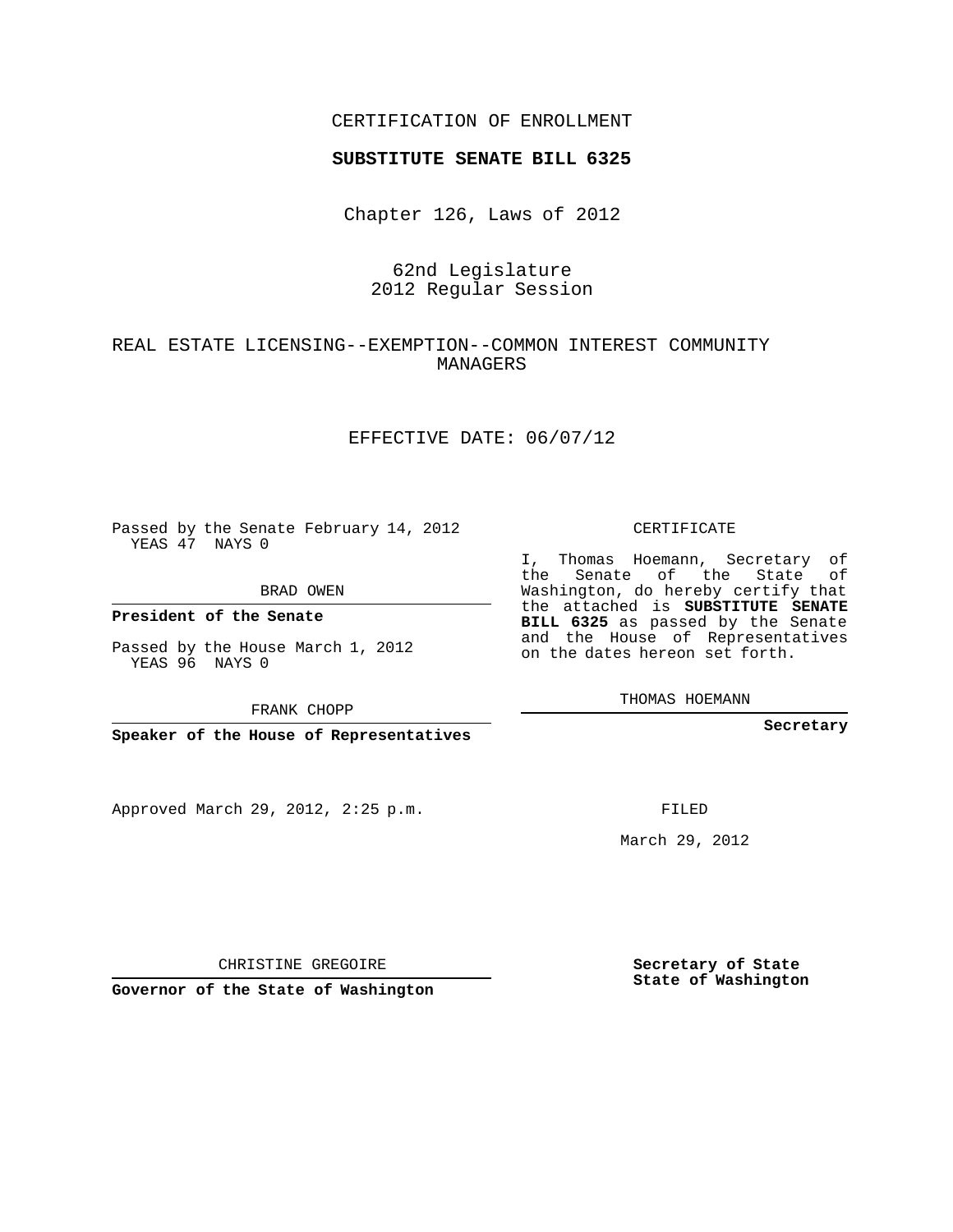# **SUBSTITUTE SENATE BILL 6325** \_\_\_\_\_\_\_\_\_\_\_\_\_\_\_\_\_\_\_\_\_\_\_\_\_\_\_\_\_\_\_\_\_\_\_\_\_\_\_\_\_\_\_\_\_

\_\_\_\_\_\_\_\_\_\_\_\_\_\_\_\_\_\_\_\_\_\_\_\_\_\_\_\_\_\_\_\_\_\_\_\_\_\_\_\_\_\_\_\_\_

Passed Legislature - 2012 Regular Session

### **State of Washington 62nd Legislature 2012 Regular Session**

**By** Senate Labor, Commerce & Consumer Protection (originally sponsored by Senators Holmquist Newbry, Kohl-Welles, and Tom)

READ FIRST TIME 02/01/12.

 1 AN ACT Relating to exempting common interest community managers 2 from real estate broker and managing broker licensing requirements; and 3 amending RCW 18.85.151.

4 BE IT ENACTED BY THE LEGISLATURE OF THE STATE OF WASHINGTON:

 5 **Sec. 1.** RCW 18.85.151 and 2008 c 23 s 16 are each amended to read 6 as follows:

7 This chapter shall not apply to:

 8 (1) Any person who purchases or disposes of property and/or a 9 business opportunity for that individual's own account, or that of a 10 group of which the person is a member, and their employees;

11 (2) Any duly authorized attorney-in-fact acting under a power of 12 attorney without compensation;

13 (3) An attorney-at-law in the performance of the practice of law;

 (4) Any receiver, trustee in bankruptcy, executor, administrator, guardian, personal representative, or any person acting under the order of any court, selling under a deed of trust, or acting as trustee under 17 a trust;

18 (5) Any secretary, bookkeeper, accountant, or other office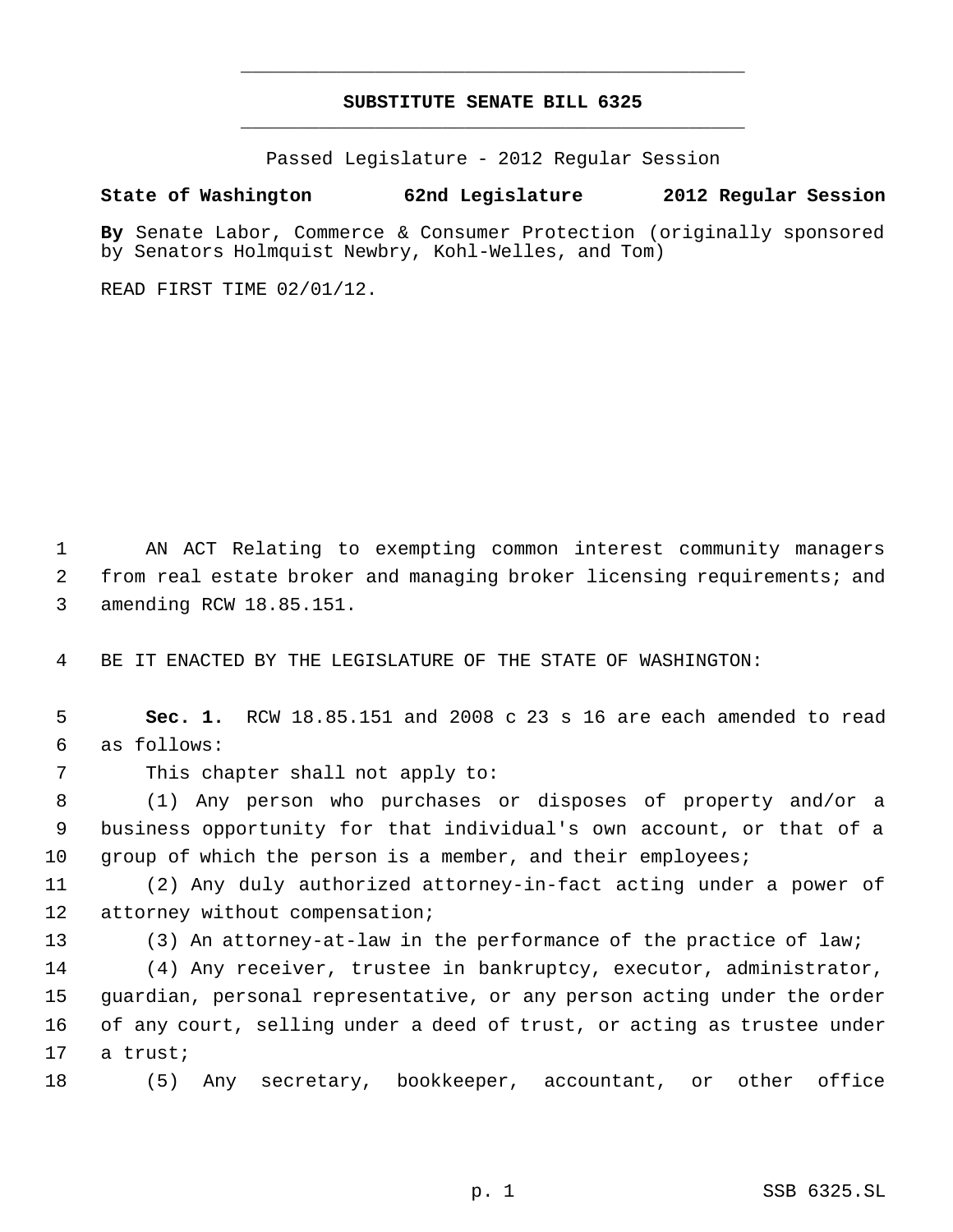personnel who does not engage in any conduct or activity specified in 2 any of the definitions under RCW 18.85.011;

 (6) Employees of towns, cities, counties, or governmental entities involved in an acquisition of property for right-of-way, eminent domain, or threat of eminent domain;

 (7) Only with respect to the rental or lease of individual storage space, any person who owns or manages a self-service storage facility as defined under chapter 19.150 RCW;

 (8) Any person providing referrals to licensees who is not involved in the negotiation, execution of documents, or related real estate brokerage services, and compensation is not contingent upon receipt of compensation by the licensee or the real estate firm;

 (9) Certified public accountants if they do not promote the purchase, listing, sale, exchange, optioning, leasing, or renting of a specific real property interest;

 (10) Any natural persons or entities including title or escrow companies, escrow agents, attorneys, or financial institutions acting as escrow agents if they do not promote the purchase, listing, sale, exchange, optioning, leasing, or renting of a specific real property interest;

 (11) Investment counselors if they do not promote the purchase, listing, sale, exchange, optioning, leasing, or renting of a specific 23 real property interest; ((and))

24 (12) Common interest community managers who, in an advisory 25 capacity and for compensation or in expectation of compensation, 26 provide management or financial services, negotiate agreements to 27 provide management or financial services, or represent themselves as providing management or financial services to an association governed 29 by chapter 64.32, 64.34, or 64.38 RCW, if they do not promote the purchase, listing, sale, exchange, optioning, leasing, or renting of a 31 specific real property interest. This subsection (12) applies 32 regardless of whether a common interest community manager acts as an 33 independent contractor to, employee of, general manager or executive director of, or agent of an association governed by chapter 64.32, 64.34, or 64.38 RCW; and

 (13) Any person employed or retained by, for, or on behalf of the owner or on behalf of a designated or managing broker if the person is limited in property management to any of the following activities: